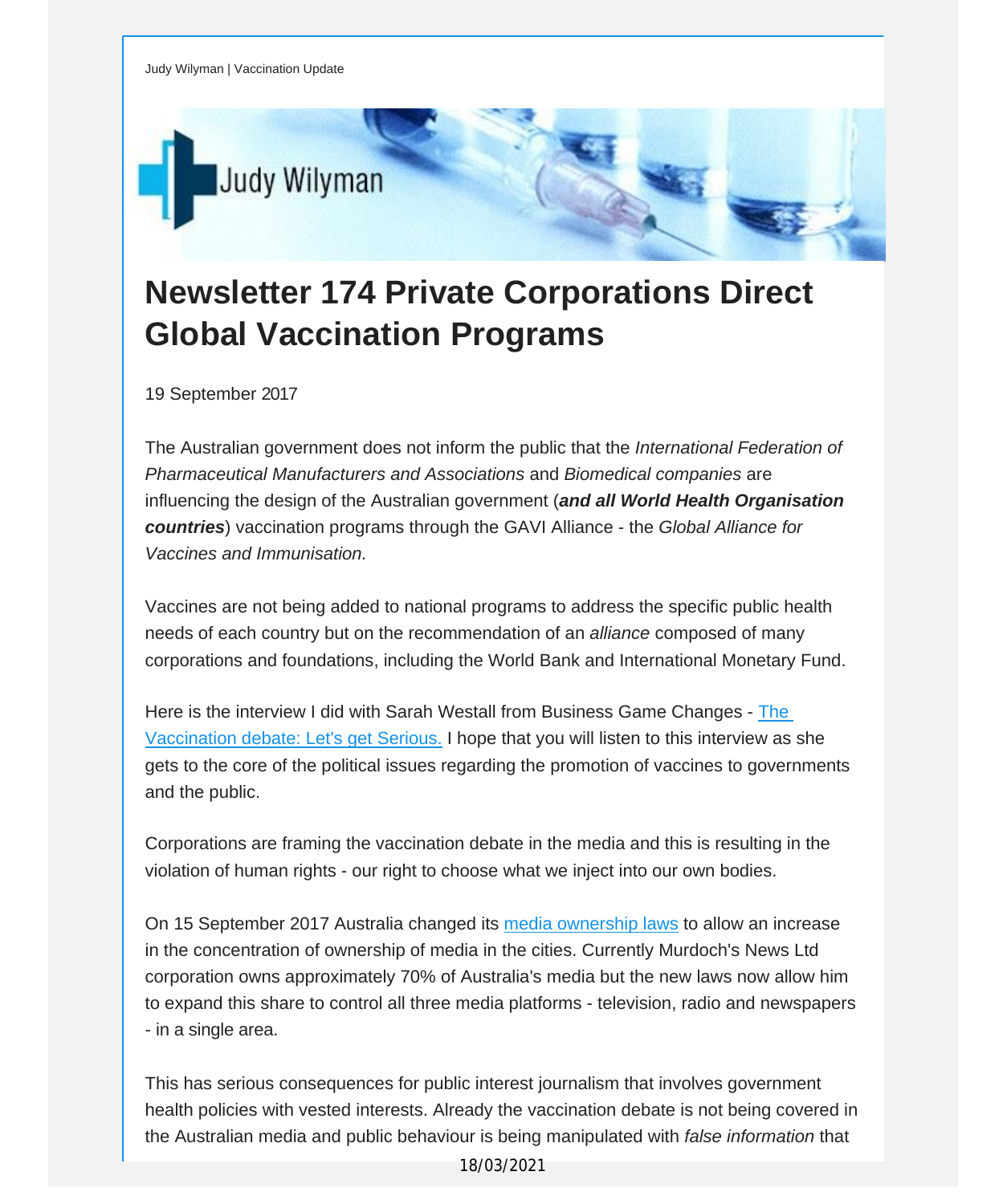is not supported by *[university](http://vaccinationdecisions.us8.list-manage.com/track/click?u=f20605fde3732e41929f4a3f2&id=6729e7d795&e=fec8337d3c) research* or many medical [practitioners.](http://vaccinationdecisions.us8.list-manage.com/track/click?u=f20605fde3732e41929f4a3f2&id=af56e6bbc1&e=fec8337d3c)

In Australia public interest journalism has already been curtailed by the lack of diversity in the mainstream media and now our politicians have ensured that it is possible for *one media mogul to have even greater influence over public behaviour.*

When government decisions are not transparent or accountable they can be framed to suit the corporate agenda and promoted to the public with false information - particularly when media diversity is reduced and powerful industry-backed lobby groups such as the the **Australian Skeptics Inc**, **SAVN** and **Friends of Science in Medicine** can influence politicians through lobbying and donations.

Dr. Judy Wilyman

*Bachelor of Science, University of NSW Diploma of Education (Science), University of Wollongong Master of Science (Population Health), Faculty of Health Sciences, University of Wollongong. PhD in The Science and Politics of the Australian [Government's](http://vaccinationdecisions.us8.list-manage.com/track/click?u=f20605fde3732e41929f4a3f2&id=5538ea2b4f&e=fec8337d3c) Vaccination Program, UOW School of Social Science, Media and Communication (re-named the School of Humanities and Social Inquiry in 2014).*